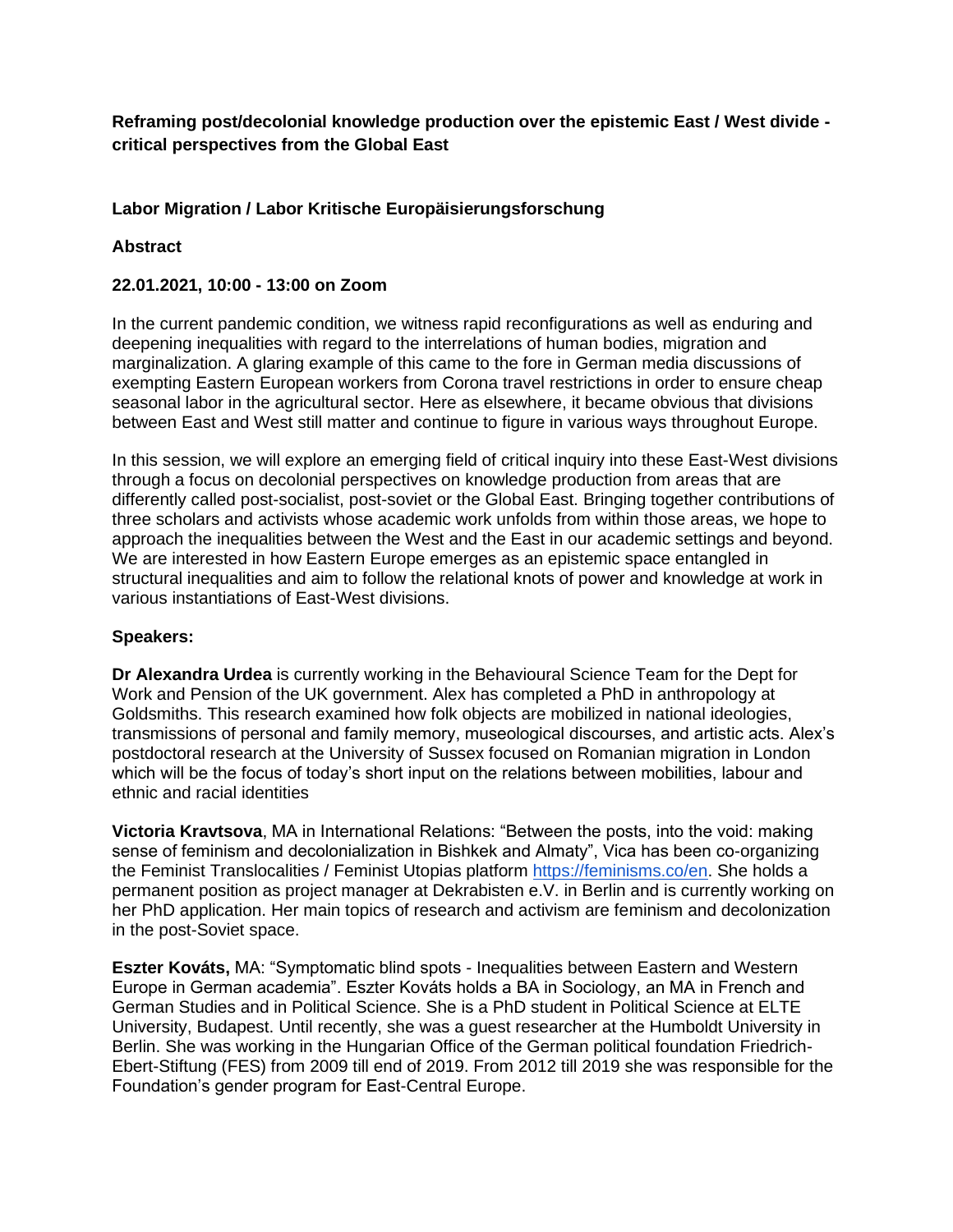If you are interested to read introductory literature before our session, you might have a look into the following two readings or the Feminist Utopias online platform.

Kojanić, O. (2020). Theory from the Peripheries: What Can the Anthropology of Postsocialism Offer to European Anthropology?. Anthropological Journal of European Cultures, 29(2), 49-66. Access here:<https://www.berghahnjournals.com/view/journals/ajec/29/2/ajec290204.xml>

Tlostanova, Madina (2015): Can the post-Soviet think? On coloniality of knowledge, external imperial and double colonial difference. In: Intersections 1 (2). Access here: <https://intersections.tk.mta.hu/index.php/intersections/article/view/38>

Feminist Utopias platform:<https://feminisms.co/en>

### **SESSION INTRODUCTION**

#### *Dr. Magdalena Buchczyk:*

In our last seminar, we discussed the questions of whiteness that play a fundamental role in the ways in which the current global pandemics is produced and experienced. This session builds upon some of the questions that started to emerge. Drawing on some of the conversations about the different shades of whiteness, we would like to move our discussion to the conceptual, political and social grey zone or blind spot in Europe - Eastern Europe, or as we put it in the title, the Global East.

We chose this term because we are aware that the terms used to refer to the region – post-soviet, post-socialist, Eastern Europe, Eastern Central Europe, Southeastern Europe etc. – are already part of the debate and positionality. "Global East" is our pragmatic shorthand referring to this complexity.

In our title, we also use the term "epistemic East / West divide", and in the abstract we say "we are interested in how Eastern Europe emerges as an epistemic space entangled in structural inequalities and aim to follow the relational knots of power and knowledge at work in various instantiations of East-West divisions."

When referring to the region as a "grey zone" or "blind spot", this also refers to conceptual positionality, mostly from a Western perspective without regional expertise. Our social sciences colleagues from the region of course don't live and operate in a grey zone but in the realities of their non-western, European, Eurasian… societies, communicating with their Western/metropolitan colleagues (= "us") from differently located positions in the geopolitics of knowledge production and geopolitics of translation, with means different conceptual approaches, even when referring to the same postcolonial literature canon. "Epistemic East-West-divide", in many cases, refers to a Western lack of knowledge about the region's societies as well as the scholarship and theory coming from the region, addressing these structural inequalities.

In the current pandemic condition, we witness rapid reconfigurations as well as enduring and deepening inequalities with regard to the interrelations of human bodies, migration and marginalization. A glaring example of this came to the fore in German media discussions of exempting Eastern European workers from Corona travel restrictions in order to ensure cheap seasonal labor in the agricultural sector. Scholars from the region were among the first ones addressing this: For example, as early as April, a Romanian journalist and academic asked "Are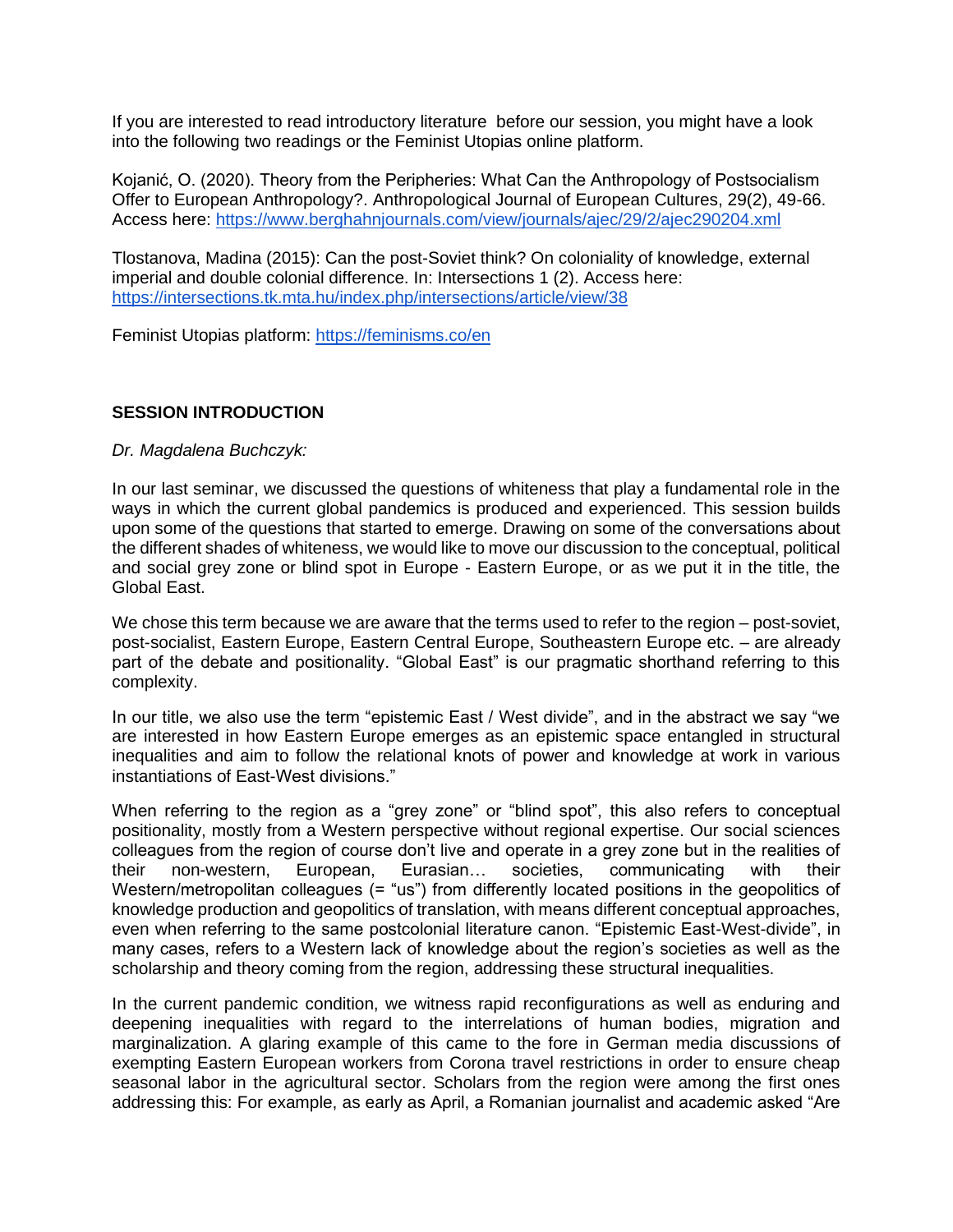western Europe's food supplies worth more than east European workers' health"? The article argued that the shipping of Eastern European bodies to West European fields, factories and care homes demonstrates an inherent underlying inequality. The stampede of East European workers boarding planes and temporarily occupying cluttered quarters, working in dire conditions without social distancing contrasted with the ideas of setting standards of public health for the mutual care of Europeans. The virus outbreaks in the meat factories of Germany showed that the social contract of Europe might apply only partially, in some spaces to selected people. This poses wider questions about the underlying values of labour supply, cross-border cooperation and certain fantasies of the EU as a protected labour regime or area of fundamental rights. Dr Anna Safuta called the pandemic a magnifying glass for the precariousness of migrant workers, demonstrating vividly the exploitative nature of such relations.

At the same time as we watched the images of crammed buses heading to German fields, news were flooded by images of protests taking the "East" by storm - Bulgarians coming out into the streets to protest corruption, Poles opposing the draconian abortion ban that came to force conveniently in the midst of the pandemic and Belarussian women calling for the resignation of the authoritarian president after so-called elections in which Lukashenko, unsurprisingly, scored yet another landslide win.

If COVID-19 is a magnifying glass of underlying tensions, what the pandemic highlights is that the divisions between the East and West still matter and continue to figure in various ways throughout Europe. Today, we would like to initiate a discussion about this challenge on the ground in Europe and how we as researchers can respond to and reflect on the social reality, the underlying inequalities, hierarchies and tensions both in terms of social life such as labour but also knowledge production. Through our three speakers, we also want to point to some of the directions in which the notion of research on Eastern Europe or from Eastern Europe might be heading. We will start with a very short outline of research on Eastern Europe, an introduction that will hopefully supplement the reading that you were sent by Ronda.

#### **Short introductory review into academic research so far…**

To introduce the session, we briefly trace outline some of the key research themes linked to the question of how Eastern Europe, Global East or the post-socialist/post-Soviet space has been produced in academic discourse. The summary is as a whistle stop tour of some of the key post-war approaches rather than an exhaustive literature review.

The study of the region has been developed as a dynamic research area after the Second World War. Russian and Eastern European studies have been among the earliest and most important currents in area studies scholarship, partly because of the evident geopolitical importance of these territories during the Cold War, partly because of their relative accessibility as an extension of European studies (for a review of post-war anthropology see Halpern and Kideckel 1983).

As Buchowski (2006) argued,

*The Iron Curtain set a clear-cut division into "us" and "them" which was reduced, in fact, to geography. The two systems' border was inscribed in the mental map in which continuous space was transformed into discontinuous places inhabited by two distinctive tribes: the civilized "us" and the exotic, often "uncivilized" Others*"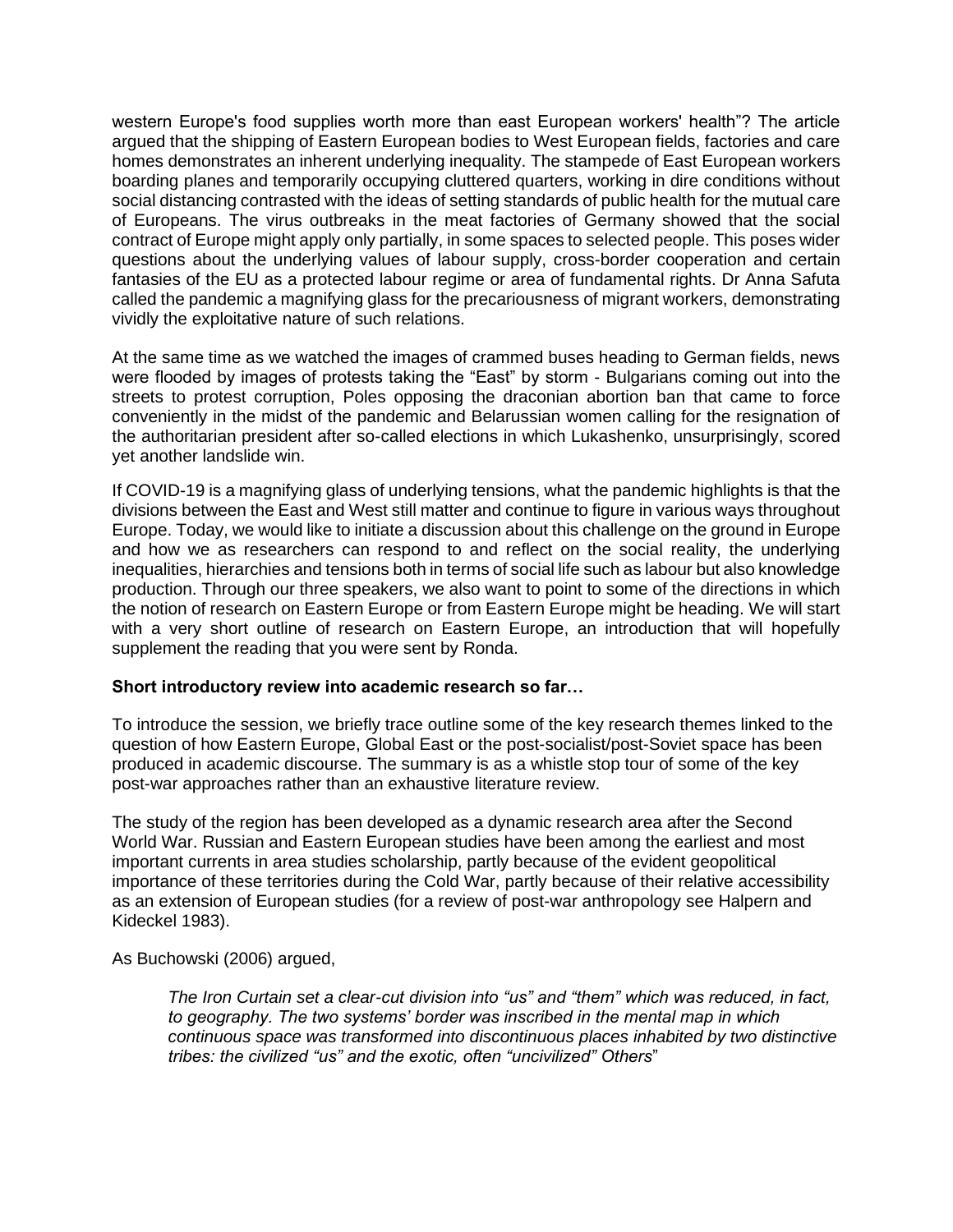After the fall of the Berlin Wall and the end of the Soviet Union, anthropology saw the emergence of post-socialist studies. This umbrella term included various ethnographies of transition that captured the ruptures and continuities in the notions of gender and kinship, commemoration processes, property transformation, labour and moral economy, consumption or urban change, among others (e.g. Pine 2003, Fehérváry, K. 2002, Hann 2002, Humphrey 1998, Todorova & Gille 2010, Verdery 1996).

At the same time, research focused on rethinking the East as a discursive construction and a semi-peripheral space embedded in structural dependency with the West (e.g. Boatcă 2006, Gowan 1996). The region was examined as a site of interventions in political economy and a space of cultural imaginaries. Studies concerned the region as a site of historical representation, arguing that Eastern Europe was historically invented as both a dreamland and an enemy, linked to ideas of barbarism and enchantment (Thum 2006, Wippermann 2011, Wolff 1994). For example, in Germany the region was linked to ideas of *Drang nach Osten,* a long lasting political imaginary of colonial settlement:

*East served as an invented tradition of the German national movement and reified a German-Slavic conflict since the Middle Ages. It had gained new prominence during Nazi rule when the Lebensraum ideology advocated the renewed colonization of Poland and the Soviet Union.* (Feindt 2017: 555)

Todorova (2009) looked at Southeastern Europe as a site of Orientalist imaginaries. Her analysis of the idea of the Balkans demonstrated how the geographical area constituted a spatial and temporal category similar to that of the Orient, offering a fantasy escape to the past (2009: 14).

In the 2010s, the debate on the usefulness of the concept of post-socialism has been dominating the field. In 2012, Červinková wrote that 'postsocialism is an orientalizing concept through which western anthropologists constructed postcommunist Europe' (Červinková 2012: 159). She argued that "the East" became a guinea pig for evaluating Western theories, with "peripheries" providing the source of raw material or data for the theorising in the "centre". Müller (2020) has recently said "goodbye" to post-socialism, arguing that it is a vanishing object fetishising rupture rather than continuity and falling into a territorial trap. In his view, the conceptual framework of post-socialism needs to be understood in orientalising knowledge production.

Increasingly, there has been a move to consider the East as a source of new theorising to invert knowledge hierarchies. Kojanić's (2020) argued that we should not only examine the discursive construction, or conditions of peripheralisation of Eastern Europe but also adopt a 'peripheral vision'. These projects of "critical Europeanisation" and "critical area studies" argue for new optics and research that de-centres and de-centres across scales (e.g. Adam et al. 2018, Beasley-Murray et al, Dale, Miklóssy & Segert 2017, Zysiak and Marzec 2020).

### *Soph B. Petzelberger:*

Queer and feminist researchers and activists in Eastern Europe and Central Asia develop unique perspectives on decoloniality, being shaped by a life between the posts: post-colonial, post-socialist, post-empire (Tlostanova 2015). Moreover, their work is often entangled in neocolonial "unhealthy" relationships and financial dependencies with the West and thereby, to quote a queer activist featured on the *Feminist Translocalities* platform, "stuck between the past and the present" (Kambekova 2020). At the same time, feminist decolonial activists from the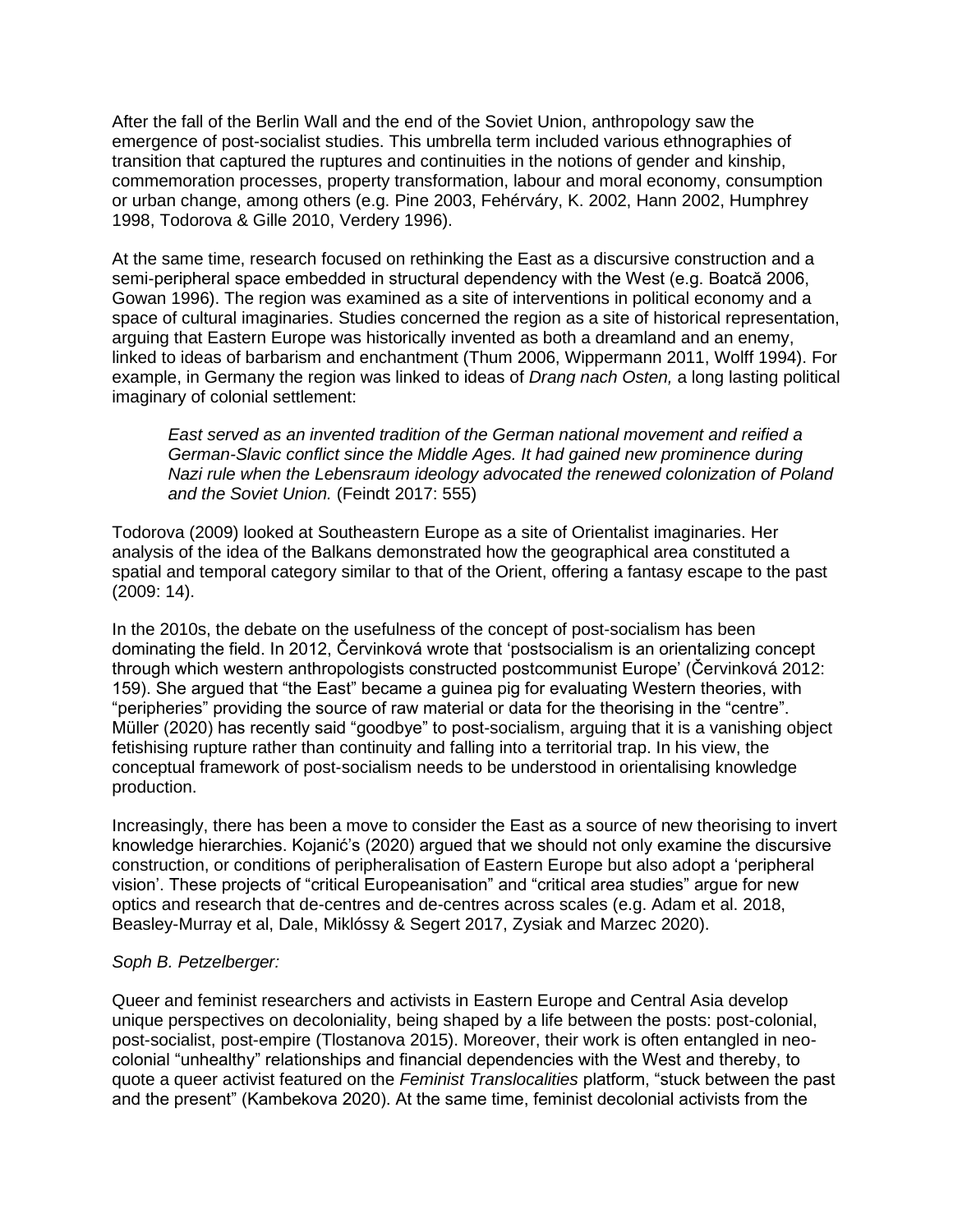region often find themselves on the intersections of re-claiming their pre-colonial and pre-Soviet heritages, while being confronted with nationalistic forces aiming to "re-traditionalize" patriarchal gender relations, portraying queer and feminist struggles as yet another era of "forceful emancipation", this time carried out by Western NGOs (Cleuziou & Direnberger 2016: 196; Gradskova 2019: 67).

# *Dr. Magdalena Buchczyk*

Research projects increasingly consider the entanglements between non-European and East European post-colonialities and decolonial projects (Dzenovska 2013). These studies are driven by questions of regional entanglements in colonial relations (e.g. Valerio 2019 showing how as the 19th century German state aimed to subjugate Polish "wild east" territories, Polish intellectuals participated in colonial fantasies and the German imperial project in Africa). This work complicates Eastern Europe's positionality through asking questions about how subjects and communities in Eastern Europe are implicated in ongoing coloniality (Lehrer 2021). Migration research points to "the continuous (post)colonial and (post)imperial entanglements between Europe and non-Europe that establish cultural hierarchies, which in turn are intrinsic to the process of Europeanization" (Lewicki 2020). For instance, research on EU migration highlighted how East European mobilities are part of subtle and class-based processes of racialisation. Migration scholars (e.g. Botterill & Burrell 2019, Moore 2019, Loftsdóttir 2017, Paraschivescu 2017) showed that these differentiated experiences of whiteness and Europeanness stem from wider (post)colonial and (post)imperial legacies and constellations (Parvulescu 2015, Lewicki 2020).

Finally, recent studies brought about new questions about whether Eastern, post-socialist Europe or 'the Global East' can be regarded as a region or a semi-periphery with any common characteristics at all e.g. see recent debate on Eurasia (Hann 2016 and responses). The questions arise not only about ways of territorial bundling or social lumping but also about developing equitable knowledge relations and novel approaches e.g. Eastern Europe as a method (Parvulescu 2020). These studies point to the potential of other conversations and theoretical possibilities of thinking with and across South-North and East-West divides e.g. Boatcă 2020 and various emerging research initiatives such as POSOCOMES group in Memory Studies Association.

### **Selected bibliography:**

Adam, J. & Römhild, R., Bojadzijev, M., Nurhak P. Knecht, M. Lewicki, P. Spiekermann, R. (2018) Europa dezentrieren: Globale Verflechtungen neu denken. Campus Verlag.

Bailyn, J. F.,Jelača, D., Lugarić, D. (Ed.). (2018). The Future of (post) socialism: Eastern European Perspectives. SUNY Press.

Beasley-Murray, T., Bracewell, W., Murawski, M. (forthcoming) Anti-Atlas: Towards a Critical Area Studies. UCL Press.

Boatcă, M. (2006). Semiperipheries in the world-system: Reflecting Eastern European and Latin American experiences. Journal of World-Systems Research, 321-346.

Boatcă, M. (2020). Thinking Europe otherwise: lessons from the Caribbean. Current sociology, 0011392120931139.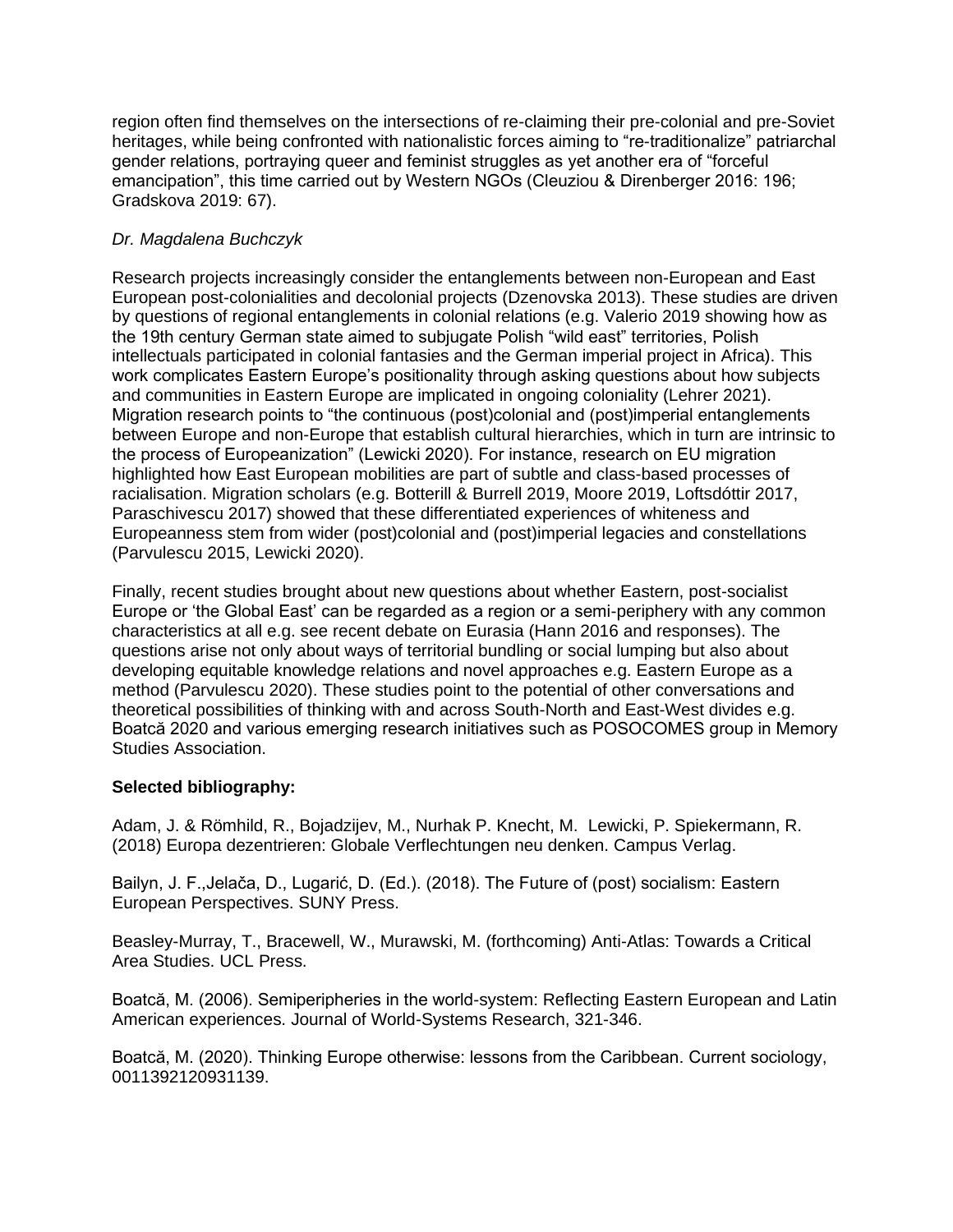Botterill, K., & Burrell, K. (2019). (In) visibility, privilege and the performance of whiteness in Brexit Britain: Polish migrants in Britain's shifting migration regime. Environment and Planning C: Politics and Space, 37(1), 23-28.

Buchowski, M. (2006). Social thought & commentary: the specter of orientalism in Europe: from exotic other to stigmatized brother. Anthropological Quarterly, 79(3), 463-482.

Channell-Justice, E. (2020). Decolonizing Queer Experience: Lgbt+ Narratives from Eastern Europe and Eurasia. Lexington Books.

Červinková, H. (2012) 'Postcolonialism, Postsocialism and the Anthropology of East-Central Europe', Journal of Postcolonial Writing, 48, 2.

Cleuziou, Juliette; Direnberger, Lucia (2016): Gender and nation in post-Soviet Central Asia. From national narratives to women's practices. In Nationalities Papers 44 (2), 195–206.

Dale, G., Miklóssy, K., & Segert, D. (2017). The Politics of East European Area Studies. Routledge.

Demski, D, Czarnecka, D and Baraniecka-Olszewska, K (2020) Thematic Issue: Staged Otherness. Ethnographic Shows in Central and Eastern Europe, 1850–1939 East Central Europe Vol 47: 2-3: <https://brill.com/view/journals/eceu/47/2-3/eceu.47.issue-2-3.xml>

Doyle, L. (2014). Inter-imperiality: dialectics in a postcolonial world history. Interventions, 16(2), 159-196.

Dzenovska, D. (2013). Historical agency and the coloniality of power in postsocialist Europe. Anthropological Theory, 13(4), 394-416.

Fehérváry, K. (2002). American kitchens, luxury bathrooms, and the search for a'normal'life in postsocialist Hungary. ethnos, 67(3), 369-400.

Feindt, G. (2017). From 'flight and expulsion'to migration: contextualizing German victims of forced migration. European Review of History: Revue européenne d'histoire, 24(4), 552-577.

Gowan, P. (1996). Eastern Europe, Western power and neo-liberalism. new left review, 129- 140.

Gradskova, Yulia (2019): Soviet Politics of Emancipation of Ethnic Minority Woman. Natsionalka. Cham: Springer International Publishing.

Halpern, J. M., & Kideckel, D. A. (1983). Anthropology of Eastern Europe. Annual Review of Anthropology, 377-402.

Hann, C. M. (Ed.). (2002). Postsocialism: Ideals, ideologies, and practices in Eurasia. Psychology Press.

Hann, C (2016) "A concept of Eurasia." Current Anthropology 57.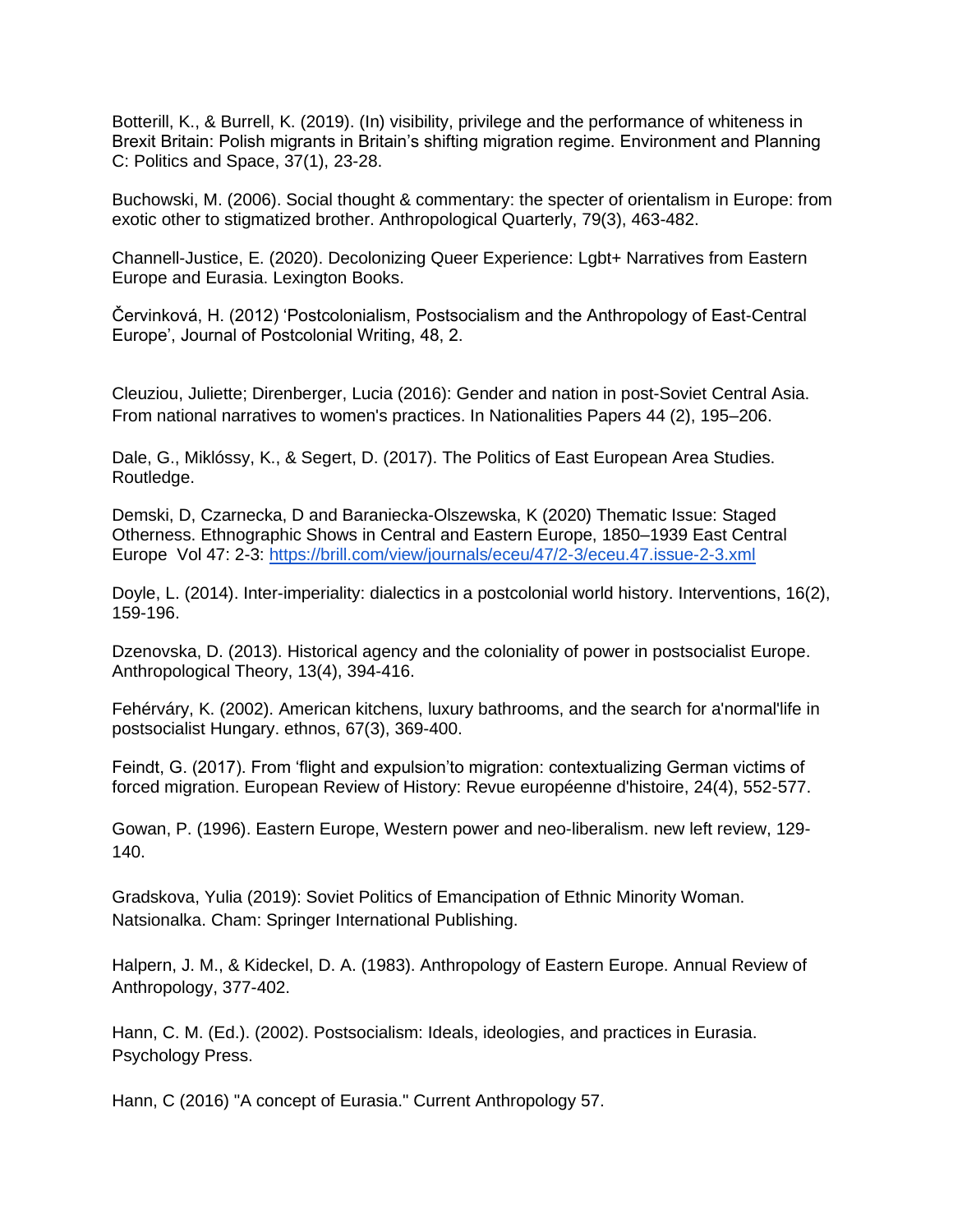Hartigan Jr, J. (1999). Racial situations: Class predicaments of whiteness in Detroit. Princeton University Press.

Humphrey, C. (1998). Marx went away--but Karl stayed behind. University of Michigan Press.

Kambekova, Altynai (2020): Stuck between the past and the present. Coloniality of queer activism in Central Asia. In Feminist Translocalities. URL: https://feminisms.co/zine/colonialismqueer-central-asia#!/tab/256385236-2 (last retrieved on 07/01/2021).

Kojanić, O. (2020). Theory from the Peripheries: What Can the Anthropology of Postsocialism Offer to European Anthropology?. Anthropological Journal of European Cultures, 29(2), 49-66.

Lewicki P., (2020) "Polishness and Eurostyle in EU Brussels: Struggles over Europe in Bodily Performances among Polish EU Civil Servants", Ethnologia Europaea 50(1).

Müller, M. (2019). Goodbye, postsocialism!. Europe-Asia Studies, 71(4), 533-550.

Moosavi, Leon (2020): The decolonial bandwagon and the dangers of intellectual decolonisation, International Review of Sociology, DOI: 10.1080/03906701.2020.1776919

Müller, Martin (2020) In Search of the Global East: Thinking between North and South, Geopolitics, 25:3, 734-755, DOI[:](https://doi.org/10.1080/14650045.2018.1477757) [10.1080/14650045.2018.1477757](https://doi.org/10.1080/14650045.2018.1477757)

Moore, H. (2013). Shades of Whiteness? English Villagers, Eastern European Migrants and the Intersection of Race and Class in Rural England. Critical Race & Whiteness Studies, 9(1).

Lehrer, E.(2021) From "heritage communities" to "communities of implication". In: What's Missing? Collecting and Exhibiting Europe Elisabeth Tietmeyer, Iris Edenheiser, Susanne Boersma (eds.). Reimer Verlag.

Loftsdóttir, K. (2017). Being "the damned foreigner": affective national sentiments and racialization of Lithuanians in Iceland. Nordic Journal of Migration Research, 7(2), 70-78.

Paraschivescu, C. (2020). Experiencing whiteness: intra-EU migration of Romanians to Paris and London. Ethnic and Racial Studies, 43(14), 2665-2683.

Parvulescu, A. (2020). Eastern Europe as a method.

Parvulescu, A. (2015) "European Racial Triangulation." Postcolonial Transitions in Europe (2015): 25-46.

Pine, F. (2003). Retreat to the household?: Gendered domains in postsocialist Poland. In Postsocialism (pp. 107-125). Routledge.

Said, E. W. (2014). Traveling Theory (1982). World Literature in Theory, 114-133.

Thum, G. (Ed.). (2006). Traumland Osten: deutsche Bilder vom östlichen Europa im 20. Jahrhundert. Vandenhoeck & Ruprecht.